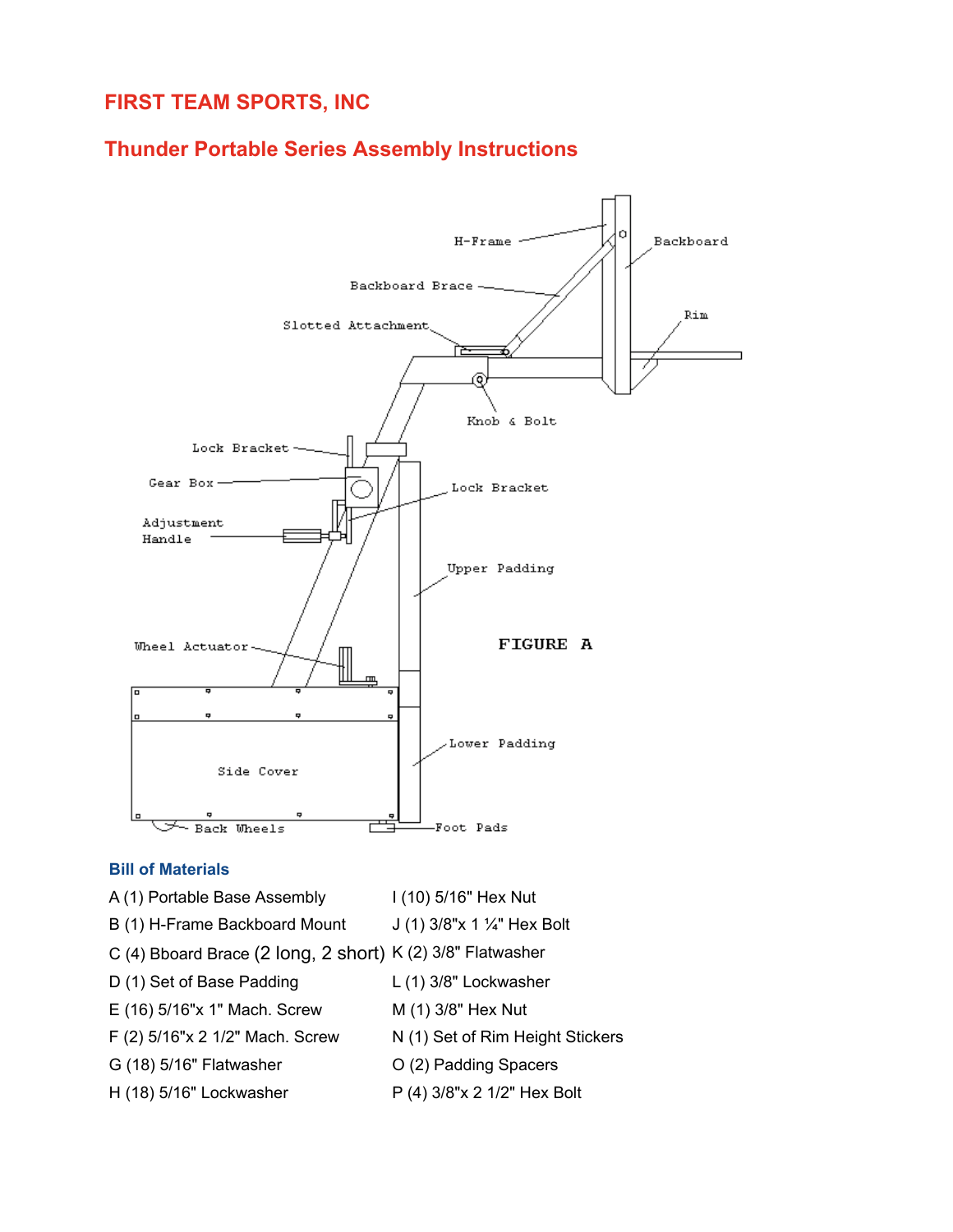1. Remove portable base from shipping pallet. For your convenience your Thunder portable basketball goal has been 95% pre-assembled.

2. Remove both side covers from base of unit and install ballast. WARNING!! Failure to install minimum required ballast may result in serious injury! A minimum 700 lbs. of counter balance weight is required in the ballast compartment furthest back on the unit. Solid cement blocks are recommended, a minimum of (23) 4"x8"x16" solid cement blocks should be placed inside the box compartment furthest back on the unit. Blocks can be purchased at any home builders supply center. **DO NOT PROCEED WITH ASSEMBLY UNTIL 700 LBS. OF BALLAST HAVE BEEN INSTALLED!** As many as (10) additional blocks (600 lbs.) may be loaded into the mid-section of the unit to provide further stability.

3. Re-attach side covers.

4. Inside one of the boxes shipped with your unit you should find (1) H-Frame backboard mount, (4) Backboard Braces, and (1) Bolt Kit. Remove these items from the box.

5. Unpackage and lay your backboard face down on your working surface. Take note of the backboard's size and composition (tempered glass or acrylic). If your backboard is tempered glass (or FT222 42"x72" acrylic), check to make sure all four steel grommets are located at the rim holes, if any are missing look in the box (if grommets are missing and cannot be located do not proceed with assembly, call First Team immediately). If you purchased an acrylic backboard labeled FT215 or FT220 you should have received two rubber gaskets instead of the steel grommets.

6. Unpack your H-Frame and extend your H-Frame to either 36" or 42" in length depending on the height of your backboard. You may have to loosend and remove the 1/2" hardware on the side of the H-Frame to extend or retract H-Frame to appropriate length. Leave 1/2" hardware finger tight for now.

7. Lay the H-Frame down into the backboard aligning the four holes at the top and bottom of the H-Frame with the center four holes at the top and bottom of the backboard as shown in Figure B. If you are mounting an acrylic backboard labeled FT215 or FT220, place one rubber gasket between the faceplate of the H-Frame and the backside of the backboard. You will use the other gasket later during assembly. Also, if you are mounting an acrylic backboard labeled FT215 or FT220 you will have to remove and discard the plastic strap located at the backboard frame joint to complete this step. NOTE: FT222 42"x72" acrylic backboards do not require use of the rubber gaskets and do not have a plastic strap to remove.

8. Check to make sure the rim hole pattern in the H-Frame lines up with the rim hole pattern in the backboard, adjust as necessary. When you are satisfied with alignment, attach backboard to H-Frame at all points along the top and bottom of the board using (8) 5/16"x 1" slotted machine screws, (8) 5/16" flatwashers, (8) 5/16" lockwashers and (8) 5/16" hex nuts. (Figure B) Also, tighten all 1/2" hardware on the sides of the H-Frame at this time.

During step 9 remember to place a rubber gasket behind the rim if you purchased an FT215 or FT220 acrylic backboard.

9. Using at least five adults, lift the backboard/h-frame assembly up so that the rim holes in the backboard/h-frame assembly are in line with the rim holes in the extension arm faceplate. While three adults hold the backboard/h-frame assembly steady in place, the other two should lift up the rim and attach it using the hardware provided in the rim box. If you purchased a TEMPERED GLASS backboard or FT222 42"x72" acrylic backboard, use the (4) 3/8"x 2 1/2" hex bolts provided to attach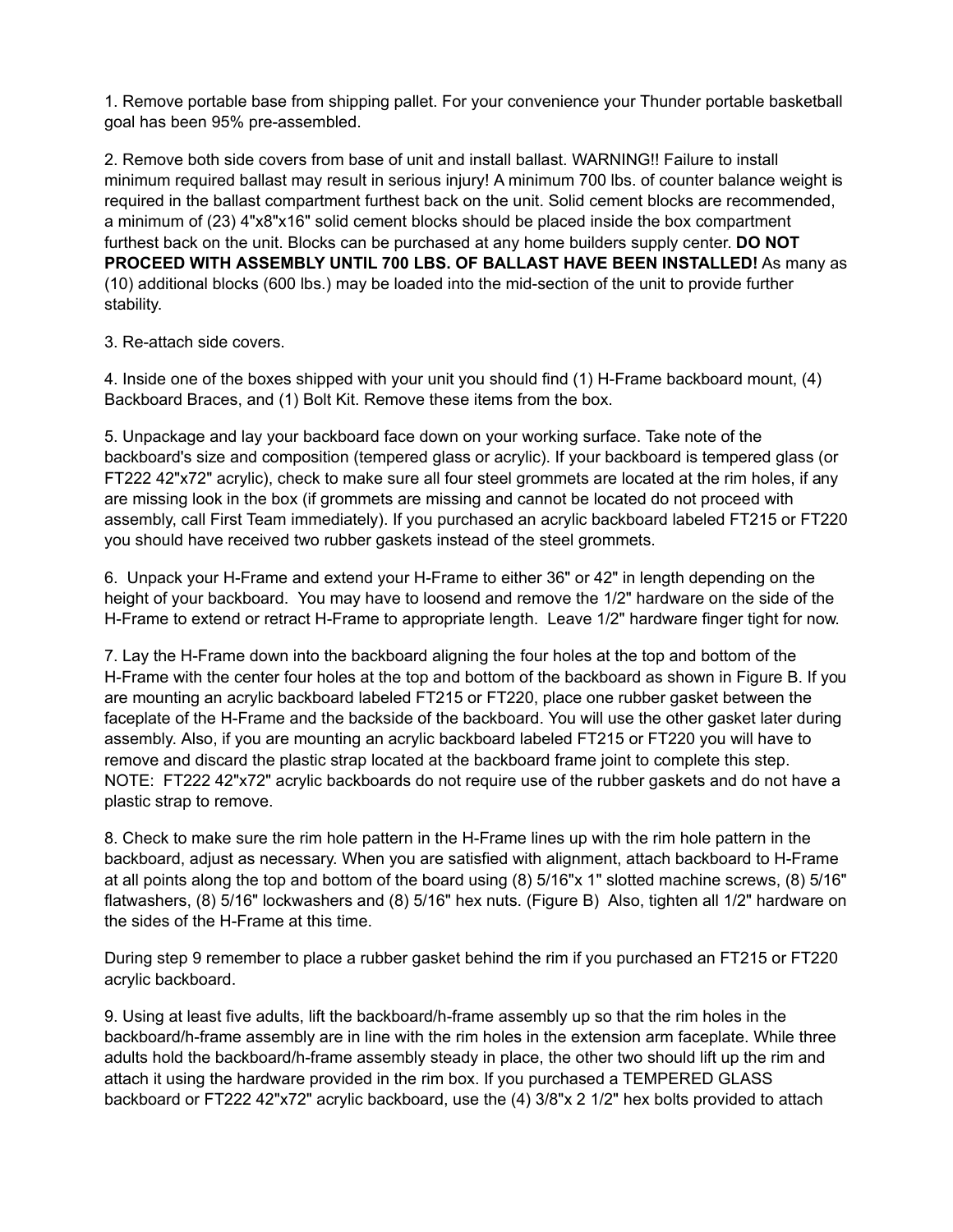rim instead of the 3/8"x 2" bolts provided in the rim box. (Follow rim attachment instructions provided in rim box) Leave rim bolts finger tight for now, **DO NOT TIGHTEN RIM HARDWARE YET!**

10. Level the backboard & rim. First, make sure the base of the unit is sitting on a level surface and also make sure the base is resting on the footpads in front. If the foot pads are not contacting the floor, lower the base of the unit down by cranking the Wheel Actuator shown in Figure A until the foot pads are resting on the ground. Next, place a level along the bottom side of the backboard, adjust the backboard and rim independently until level. (If you cannot move backboard or rim, loosen rim bolts until you can) Once the backboard and rim are BOTH level you should tighten the rim bolts. **DO NOT OVERTIGHTEN RIM BOLTS!**

11. Next, attach Backboard Braces to the Slotted Attachment bracket as shown in Figure A. PLEASE NOTE: You have a SHORT set of braces and a LONG set. Use the SHORT braces if your backboard is 54" or 60" wide. Use the LONG braces if your backboard is 72" wide. The bracket on the extension arm is slotted to accommodate various backboard sizes. Attach braces using  $(1)$  3/8"x 1  $\frac{1}{4}$ " hex bolt, (2) 3/8" flatwashers, (1) 3/8" lockwasher and (1) 3/8" hex nut. Leave finger tight for now. **WARNING: It is extremely important that during step 11 and 12 you keep in mind that the backboard braces must be bent in a fashion that allows them to clear the welded ears on the silver inner boom when the extension arm is lowered to go through a door, etc. (See Operating Your Thunder Portable Goal) It is best if the braces are bent at the smash line where the flat portion ends and the tube begins. If the braces are bent improperly it could result in damage to the braces when folding the extension arm down. If you have questions please call First Team 1-888-884-6677.**

12. Using (2) 5/16"x 1" slotted machine screws, flatwashers, lockwashers and hex nuts, attach backboard braces to backboard using the pre-drilled attachment holes located on the sides of your backboard. Bend braces as necessary keeping in mind the above warning. Tighten all brace attachment hardware.

13. Before proceeding check to make sure your tubular backboard braces discussed in steps 11 & 12 do not interfere with the ability to lower down the extension arm. To lower extension arm remove the knob located on the side of the welded ears connected to the extension arm (Figure A). While holding on to the bottom of the backboard lift slightly while a second person slides the bolt out releasing the backboard to come down to storage position. As you CAREFULLY lower the backboard, observe the backboard braces. Are they clearing the silver ears? If not, re-bend them to compensate until they fully clear and return backboard to its upright position. Replace bolt and knob.

14. Attach upper and lower padding. Using the 5/16" machine screws, flatwashers and lockwashers, attach the upper pad and lower pad at their respective attachment points. **Note: You must use the two longer 5/16" machine screws for the bottom attachment on the lower padding.** Remember to use the (2) round tubular padding spacers provided to span the gap between the front side of the unit and the back side of the padding at the two attachment points lowest on the lower pad. Tighten until snug. (You must remove side covers in order to complete this step)

15. Re-attach side covers.

16. If you purchased backboard padding for your backboard, attach it now following the instruction provided in the backboard padding box.

17. Check backboard level again. If it is slightly out of level, moderate adjustments can be made by slightly raising or lowering the foot pads. Foot pads can be adjusted using a 15/16" wrench.

18. You can now apply the various height stickers to the backside of the Inner Boom. Each sticker can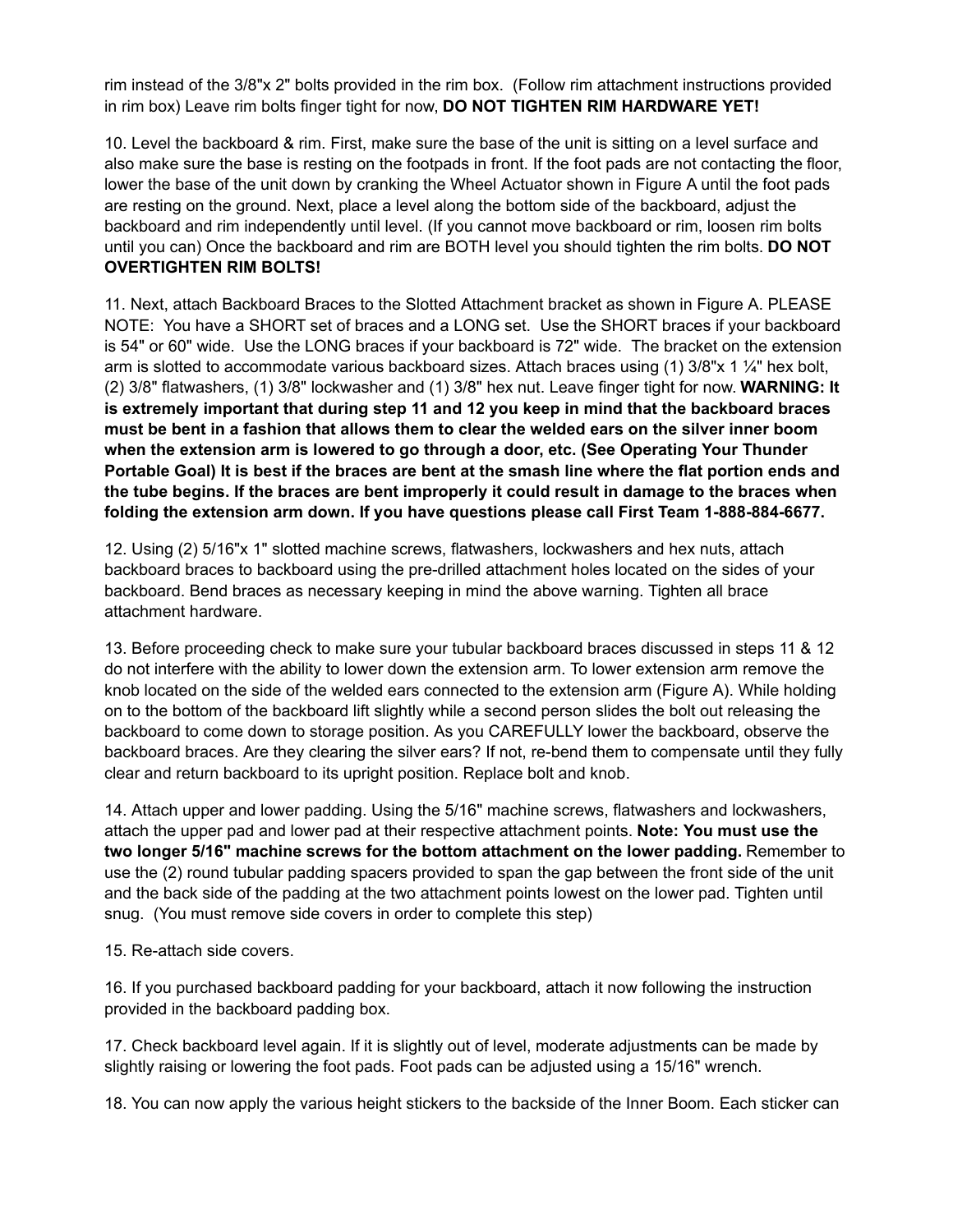be positioned next to the Rack welded on the backside of the InnderBoom. Measure the rim height at each position with a measuring tape and apply the appropriate sticker using the intersection between the Inner Boom and the Outer Boom as a reference point. (See Figure A)

19. Check over entire unit making sure all hardware is tightened and secure. Assembly of your Thunder portable goal is complete! Keep these assembly instructions for future reference. Also, carefully read and follow the instructions provided under "Operating and Maintenance of your Thunder Portable Goal."





## **Operating Your Thunder Portable Goal**

**Adjusting the rim height:** Adjusting the rim height is simple. Simply turn the adjustment crank to raise the goal height, or reverse the cranking motion to lower the goal height. You will notice that there are two "Lock Brackets" bolted to the unit's gear box. The Lock Brackets have have a hole punched in them that matches up to the male portion of your adjustment handle. When you have adjusted the goal to the desired playing height, it is best to stow the handle by inserting it into either the upper or lower "Lock Bracket" This will prevent any possible movement of the adjustment handle during play. ATTENTION: DO NOT ADJUST UNIT ABOVE THE 10' PLAYING HEIGHT OR BELOW 6'6"!!!! DOING SO MAY RESULT IN DAMAGE TO YOUR UNIT NOT COVERED UNDER WARRANTY!

**Moving the unit:** First, lower the rim height down to approximately 7'. To move the unit, simply crank the "Wheel Actuator" until you see the front foot pads lift off the floor. Roll unit by pushing on the backboard directly below the rim and steer the unit by guiding the extension arm left or right. Once, you have reached the desired location crank the wheel actuator again to return the foot pads to the floor.

**Moving unit through / under a doorway:** Follow the instructions listed above for moving the unit. Once you reach the doorway, drop the backboard down by removing the knob and bolt that go through the extension arm. While holding on to the backboard, lift up slightly and slide locking pin inward releasing the backboard to come down. Now the unit may be rolled through the doorway. Raise backboard until locking pin snaps into place and replace bolt and knob. **NOTICE: Double-wide doors are necessary to allow unit to pass through doorway.**